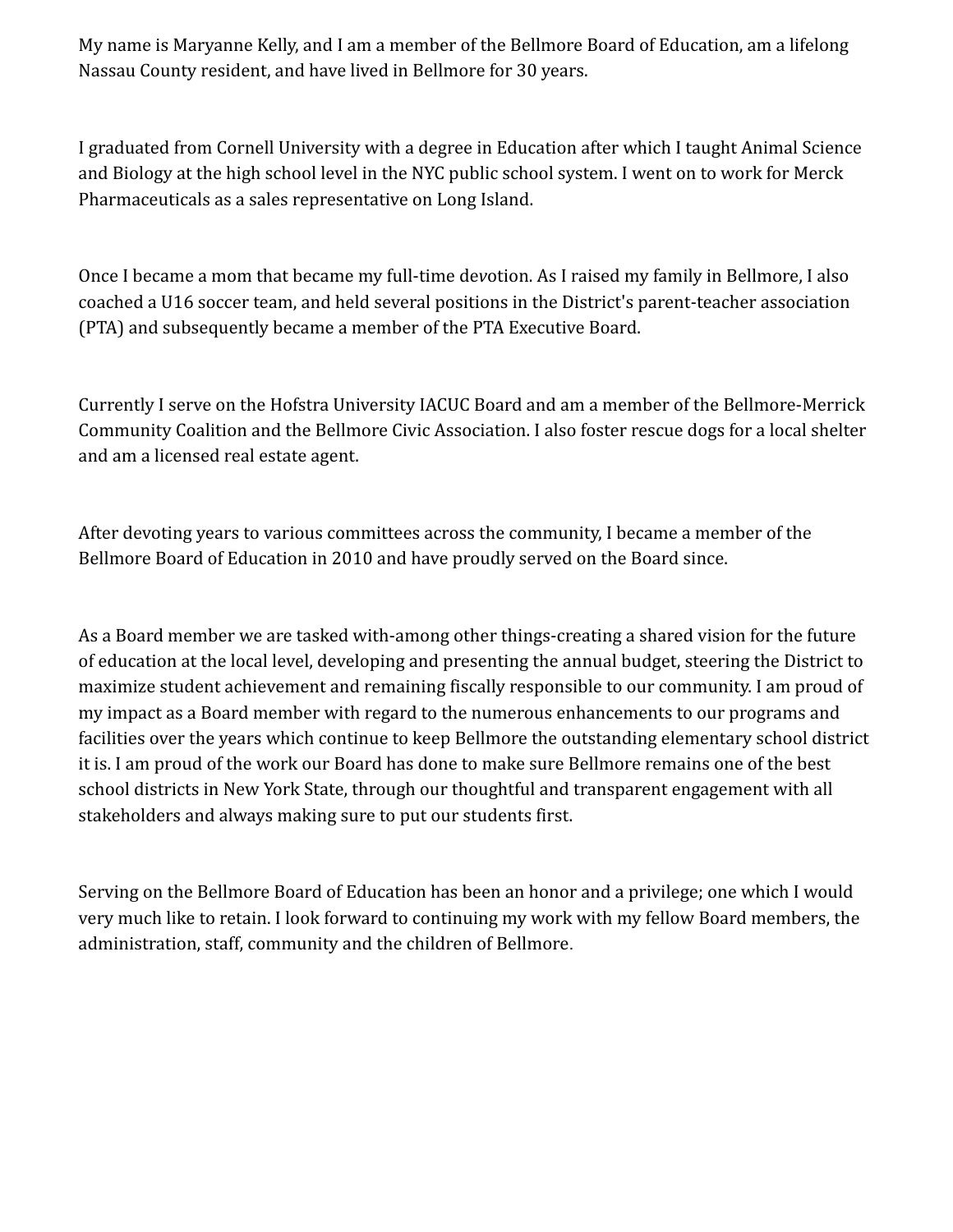My name is Ellen Brach and I am running for school board trustee in Bellmore. I have been a resident of Bellmore for 25 years and raised two sons here as well. Being products of the Bellmore school system, I am proud to say that both my boys were members of the National Honor Society as well as All County wrestlers at Kennedy HS. They both also went on to become scholar athletes at SUNY Oneonta.

I currently work as a

Fitness Instructor at Push fitness in Melville but recently retired from teaching PE and Health at MS 226 in S Ozone Park, Queens. Despite working full time as a school teacher, I always remained very involved in our schools here in Bellmore. I was an active member of the PTA, serving on various committees as well as being a class parent. While my boys were at Kennedy, I was a team mom for wrestling and volunteered as the team photographer for both wrestling and lacrosse. As a team mom and photographer, I helped organize awards dinners, fundraisers, and created end of season montages.

During the lacrosse season in 2013, I became increasingly concerned with the condition of the athletic fields, which affected safety and success of our student athletes. It was that year that I created a Facebook group called "Bellmore Merrrick Parent and Students in Favor of Turf Fields." Through this group, I inspired and organized thousands of parents to advocate for the safety of our student athletes.

I was even told by a current board member that my Facebook group was "instrumental" in the bond being passed.

While our schools do not experience much controversy, times are changing and parents are becoming more and more concerned about the role of the school in their child's life. There is something to say about collective experience but there needs to be room for other voices and ideas. When there are no term limits in any elected position, it's easy to become complacent. I believe my background as a dedicated teacher and my experience as an advocator for students and parents will help me to be an asset to our board. I will bring a fresh perspective to both old and new issues, including understanding the increasing needs of our Special Education students since the pandemic.

I look forward to the opportunity to serve my community as a school board Trustee.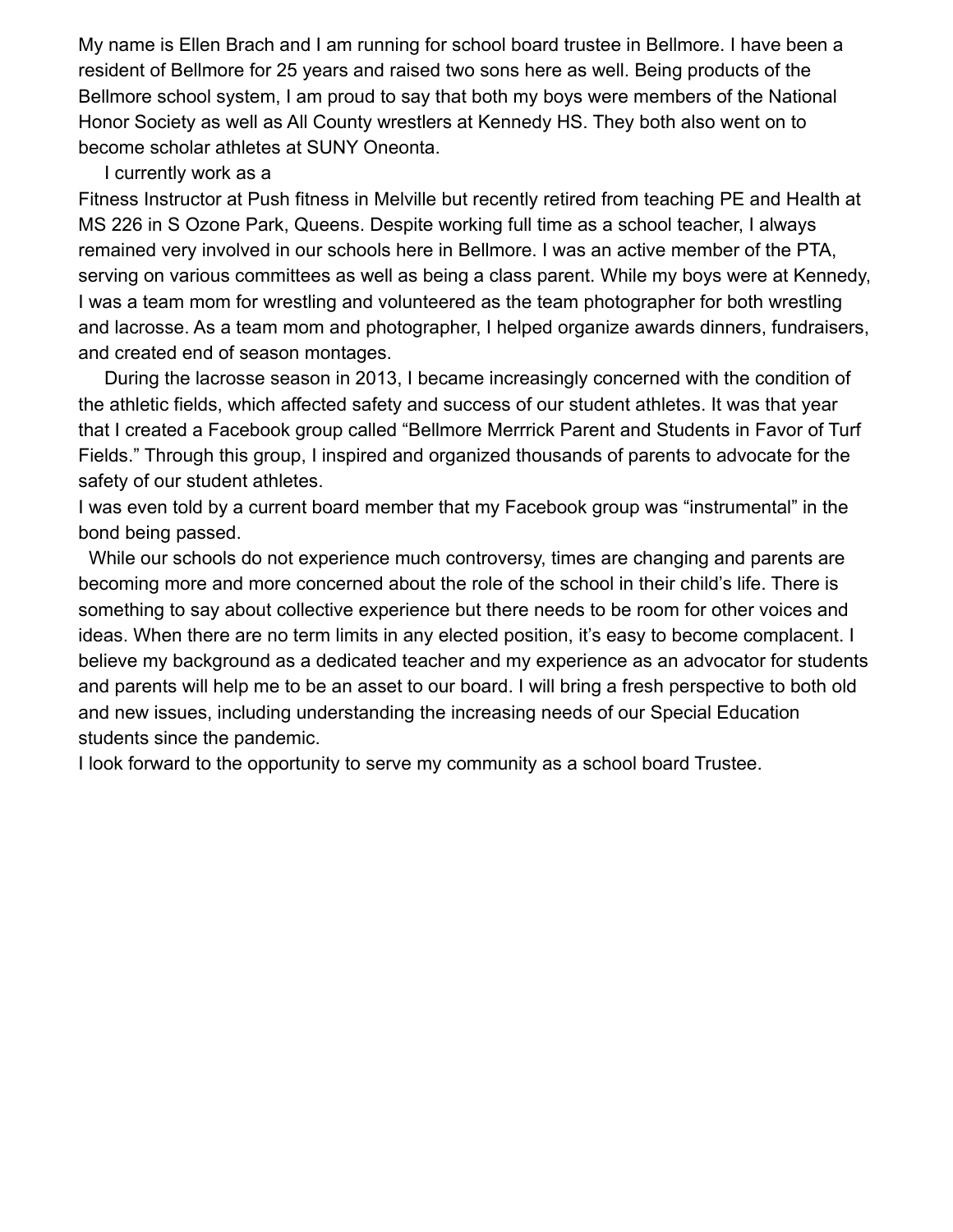Hi I'm Michael Demetriou, and I'm a 17+ year business development leader in the Title Insurance industry. In my first year, I was our region's top producer, went on to become a top 1% revenue producer in the nation closing billions in insured transactions over a 17+ year career up to becoming Senior Executive VP of Business Development for Kensington Vanguard, the nation's largest title agency and we just completed our sale to TRUIST insurance.

During the 2008 financial crash, I was the lead advisor to restructuring JP Morgan Chase's entire lending platform as it related to working with title insurance vendors nationally. I implemented a strategy and solution for JP Morgan chase which is still in effect today and increased revenue for my company during the recession and drove company market share to 35% of all refinances in NYS and took clear to close times from a 30-60 day cycle to 10 days. I have a keen sense for trends and also take action on those trends which convert to significant revenue and market share; this system has now been implemented within all major lenders lending platforms.

In addition to being an industry leader in business development, I was made part of Fidelity National title groups management committee to forecast and implement new initiatives to streamline and cut operational costs and was named the winner of FNFs future leader in their leadership program as voted on by the CEO and others in senior management.

Since entering the insurance industry, I have maintained top line revenue and continued to be a top 1% revenue producer nationally.

I'm currently launching my medical startup Pano Med pano-med.com, where we have built a complete virtual Medical office as CEO and solo-founder, I'm a grateful father of two, married to Randi Demetriou, a coach to many of our children in our community and most recently won a case vs the State of NY in Supreme Court on behalf of all our children and families. I have overcome what some would say every challenge life can throw at you, including homelessness. I look forward to the opportunity of applying all my skills in representing my greatest of passions the children of our community as Board of Trustee for Bellmore. I am not only passionate about this because I truly care about our community but, I'm the only person who has children in the elementary school district and I believe it is time for fresh ideas and change. I truly believe in our community and our parents and I look forward to their trust.